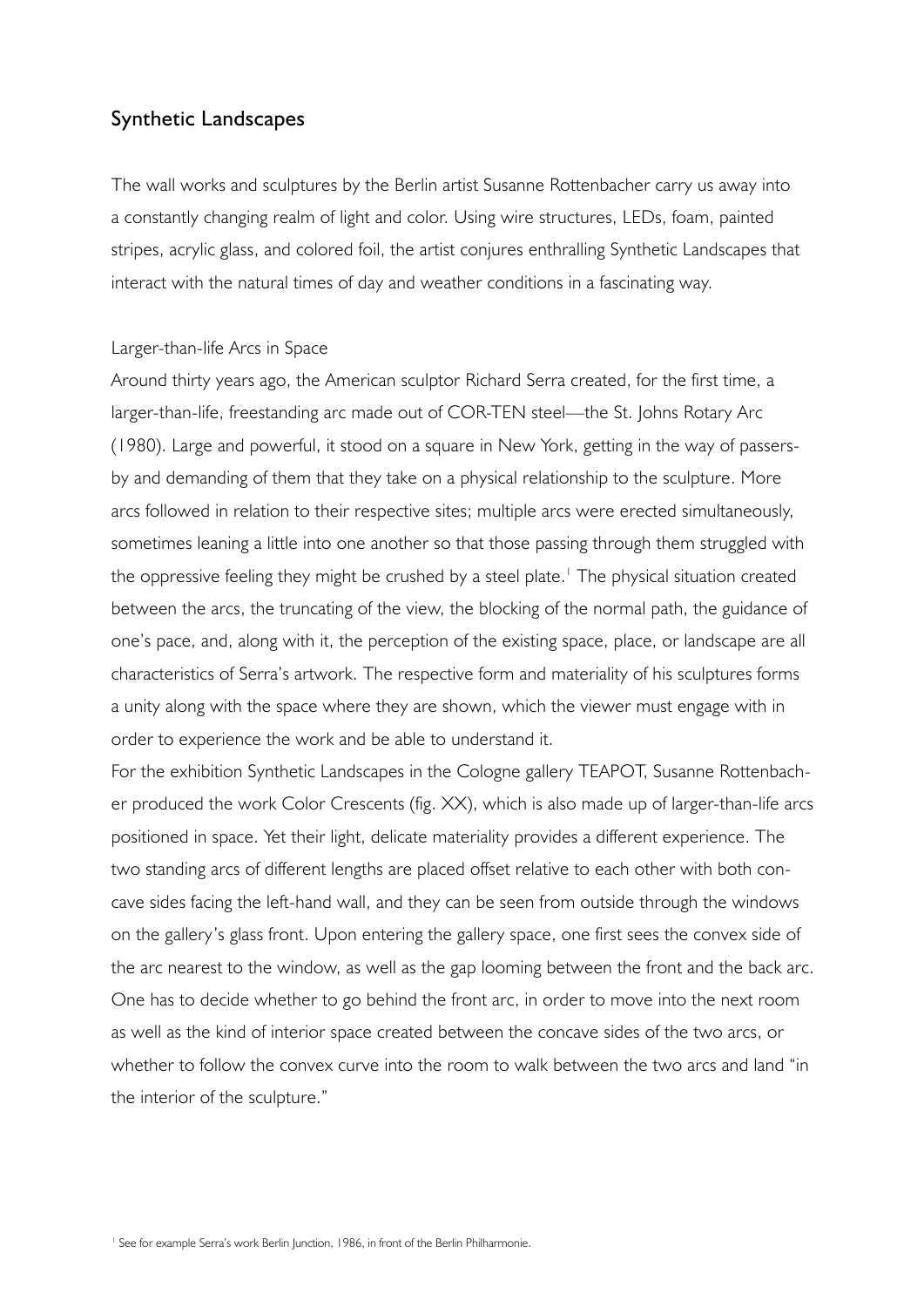Depending on the decision made, different impressions of the sculpture and space arise. One is engulfed, invited, or led around, crosses a passageway and changes from the exterior of one arc to the interior of the other or vice versa; one catches a glimpse into the other spaces of the gallery, as well as of the street. The arcs are fabricated from transparent acrylic glass parts upon which the artist has painted horizontal colored bars of various widths and applied transparent colored foil. Inside the arcs, there is a fine wire grid with countless pink LEDs separated at regular intervals. The partially colored supporting structure does not completely separate the viewer from the facing space, but rather it allows a mixture of blurry and direct views through the work, stimulating anticipation of what might be behind it. The light extends the construction into the space, leading to unpredictable reflections on the Plexiglas, through which the colored stripes overlap in various ways according to the angle of view and deflection. The different pink, red, and orange tones lend the arcs, which have been produced using high tech materials, a conscious impression of a sensual-excessive artificiality, which acquires a deep, carnal character in the increasing darkness, most of all in the concave interior of the sculpture. While Serra's steel arcs suggest an impression of weight, presence, and physical threat, Rottenbacher's arcs captivate through their confusing transparence, multiple reflections, and the well-composed color combinations. If one sees Serra's work as archaic-modern sculpture made out of industrially produced steel, then Rottenbacher's arcs are contemporary modern, showing a high tech aesthetic, delicate poetry, and hyper-sensuality. The body and eye of the beholder are involved. It is not a bodily threat that is produced, but at most a certain feeling of vertigo, considering the complex reflections of light.

#### Farbräume

The arcs of both artists were preceded by smaller works, in which material qualities and various formats were explored. Serra famously began by experimenting with lead and rubber. He stacked blocks of rolled steel on top of one another, leaned four squares of lead on their corners against one another, and clamped the edge of a standing COR-TEN steel wall in the corner of a room. Rottenbacher began with square polyurethane foam panels, on which she painted horizontal stripes of various widths with acrylic paints. She adorned this with a Plexiglas cover, on the front of which she affixed the LED grid structure described above. Together she titled them all farbraum (color space) and individually named each object according to its respective wavelength of LED light. The objects were initially cubic in form (see farbraum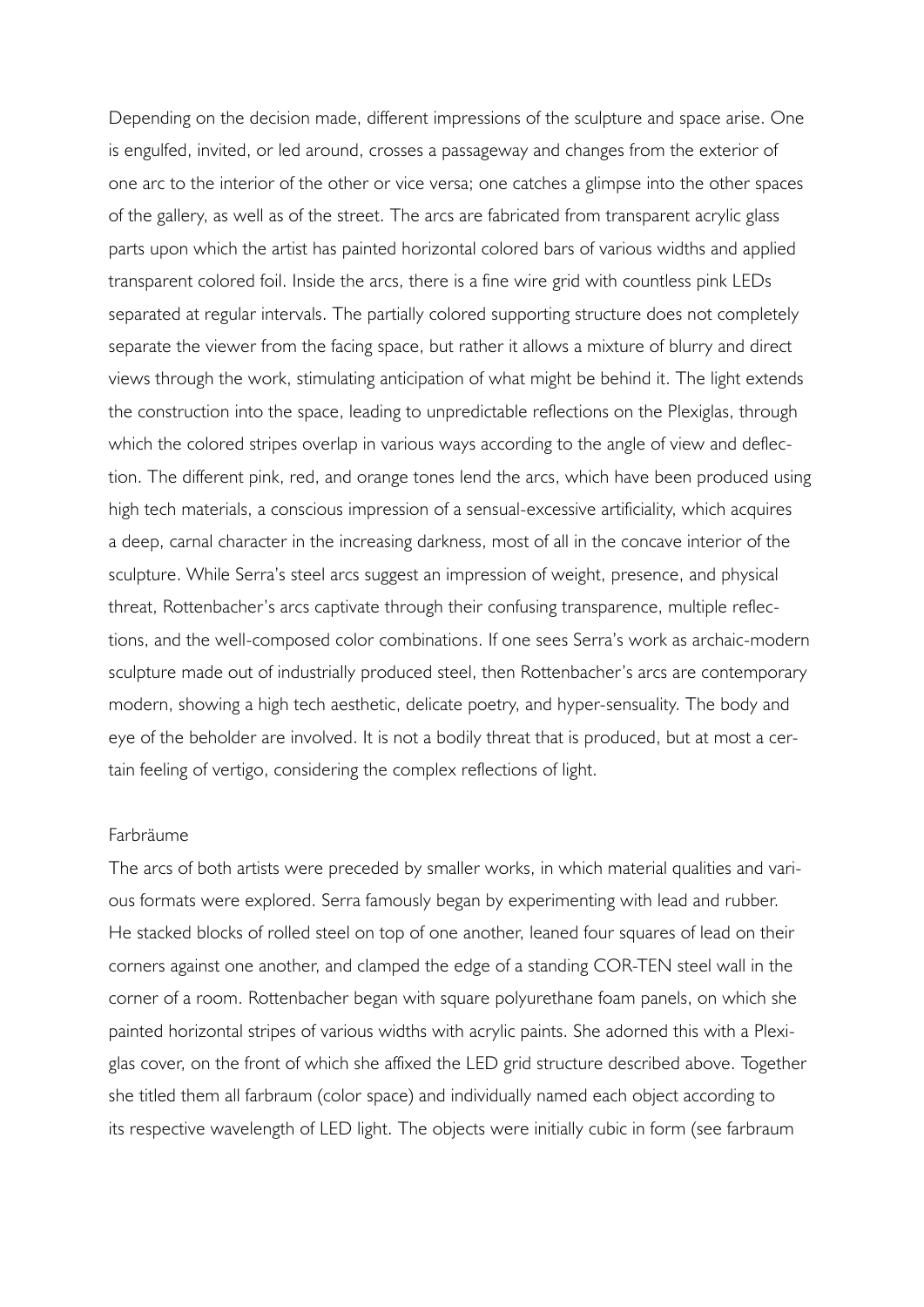450a, 2005, on the homepage, and farbraum 505a, 2005, in the exhibition). Based on the cube, different variations of the square arose, some with a mid-size format of 96 x 96 cm with LEDs spaced every 25 cm (farbraum 470b, 2005, in the exhibition), sometimes with a width spanning 200 cm, a marginal height, and LEDs every 10 cm (farbraum 590c, 2006), and up to the large format of 140 x 140 cm (farbraum 470d, 2006, in the exhibition). The artist combined each of the different corresponding color tones with a colored light: so, for example, green, yellow, blue, and white with blue light, or red, yellow, orange, and white with pink light. The constantly changing mixture of colored paint with the similarly colored artificial light, which is influenced by the changes in the natural light according to the time of day, season, and atmospheric conditions, is a central characteristic of her artwork. Along with the various formats and color combinations, she developed works in 2006 that, instead of a horizontal division, exhibit a vertical gradation of shades of color, showing a temporal progression (farbraum 590e, 2006, see fig. XX and farbraum 470c, 2006). What characterizes all of the objects is the maintenance of a middle, a horizon, a stripe that has been left blank or a painted, light surface strip broken up by paint—a symmetry without strict formal mirroring, more in the sense of a balance, a capturing the eye.

### Cubes and Screens

Once she had established the interaction between the elements and materials, Rottenbacher, like Serra, began to deal with her sculptures in space. For the exhibition Lichtberlin (Light Berlin) that took place in Tiergarten in September 2007, she created an installation of three 250 x 250 x 250 cm cubes covered in gauze dyed various solid colors with LEDs inside. Two Color Cubes (see fig. XX) glowed red, the other blue. The interaction of colored paint, colored lights, and natural light played an essential role for the perception of this artwork as well. In the evening, the cubes appeared to glow and develop a massive character, while during the daytime they shimmered faintly. The relationship to the site, the various perspectives, and the ability to walk around the sculptures were important here. The visitor could move around and between the cubes and through the emitted light; they became a part of the work for a short time, their bodies immersed in each of the colors and became visible, simultaneously, as dark silhouettes from a distance. The cubes stood along the axis leading from the Bellevue palace into the Tiergarten, accentuating this through a staggered arrangement.

The cubic shape and semi-transparence of Color Cubes relates the work formally to the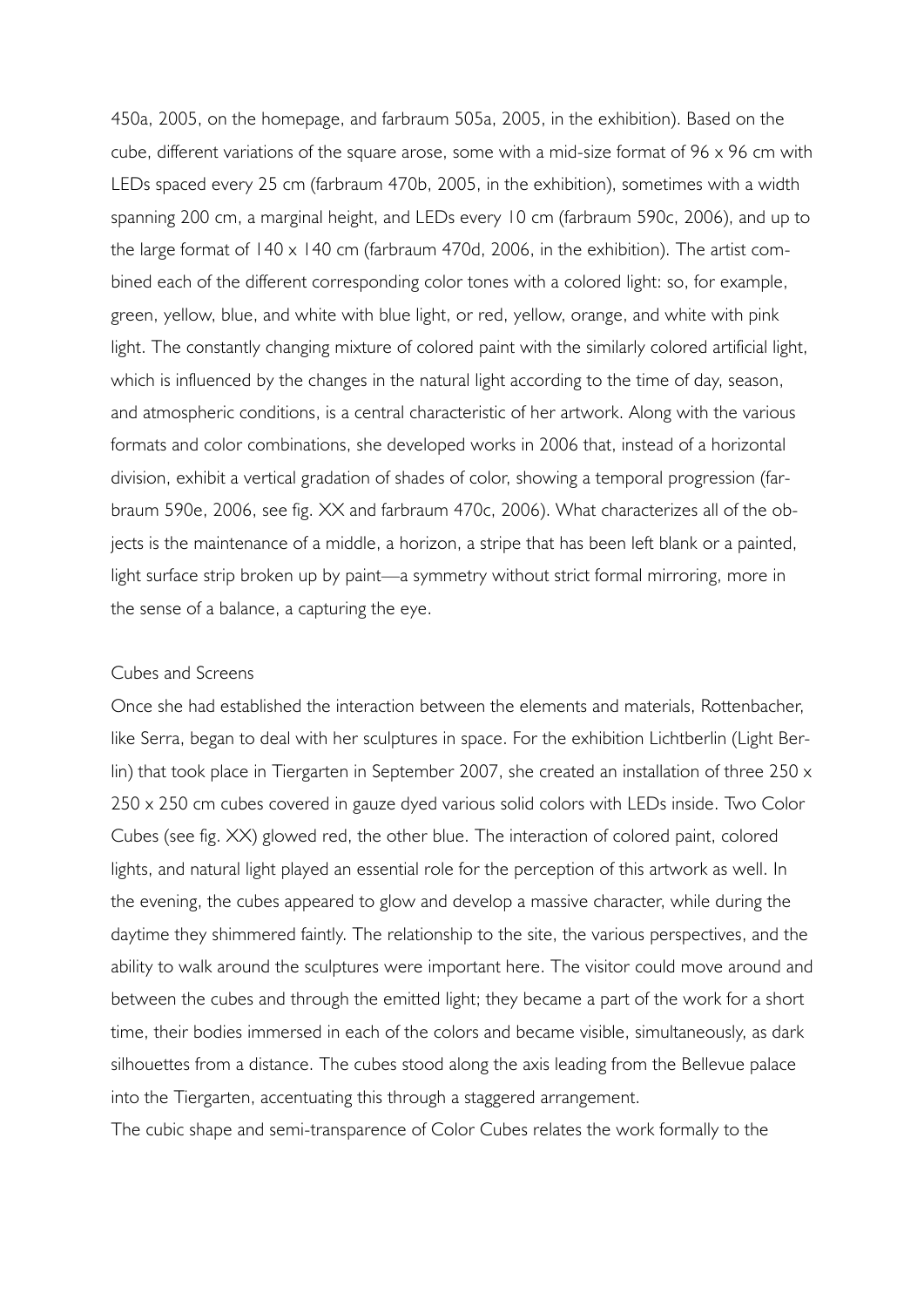Boxes and Stacks by the Minimalist artist Donald Judd. His Boxes, made out of brass, galvanized iron, copper, or steel, represent a physical counterpart in that, according to the respective material, they reflect the environment and the viewer. The absolutely identical, industrially produced cubes stand in rows of even numbers without pedestals directly on the ground. In Rottenbacher's works, which are also presented without pedestals and are fabricated just as precisely, the effect is different. Hers are handcrafted; they have been variously treated with paint, and are installed as a triptych, which can be viewed from various directions, thereby generating a tension on the clearing. The same principles of industrial production, and serial, non-varying arrangement form the basis for Judd's Stacks: boxes made out of aluminum or iron are attached to the wall at regular intervals. Their tops and bottoms are each made out of acrylic glass sheets so that the light coming from above becomes increasingly intense in color. In relation to the transparence of this material and the use of frames and colored glass, Rottenbacher's works are similar, yet Rottenbacher combines various hues. This is especially clear in the Color Screens from 2008. This work is made up of two high, rectangular acrylic glass prisms positioned at an acute angle to one another without touching; inside of each are blue LEDs. The sides are each composed of multiple horizontally arranged sheets of acrylic glass, which overlap in layers. Painted stripes, blank areas, and areas pasted with colored foil alternate randomly. And, similarly to the farbraum works, the intensity of the blue lights from the LEDs appears different according to the brightness of the surrounding light. During the day, it can barely be discerned, appearing as only a flat blue shimmering. The blue-green coloring and the horizontal arrangement, along with the transparency of the material of the support, make one think of landscapes, nature, and air. This character increasingly disappears as the day progresses. At night, a multiplicity of strong blue lights sparkle, often reflecting unpredictably in the acrylic glass sheets. The Color Screens now make one think of a city at night: glowing shop windows, advertisement lights, and cars driving by at such a pace that they melt into strips of light.

#### Landscape Painting

There is a long tradition of landscape painting that goes back to the fifteenth century, when recognizable landscapes first appeared in the backgrounds of representations of religious figures. Throughout its development, various, epochal conceptions of nature, culture, humanity, and animals surfaced in the paintings. To this day, various ideas are connected with landscape,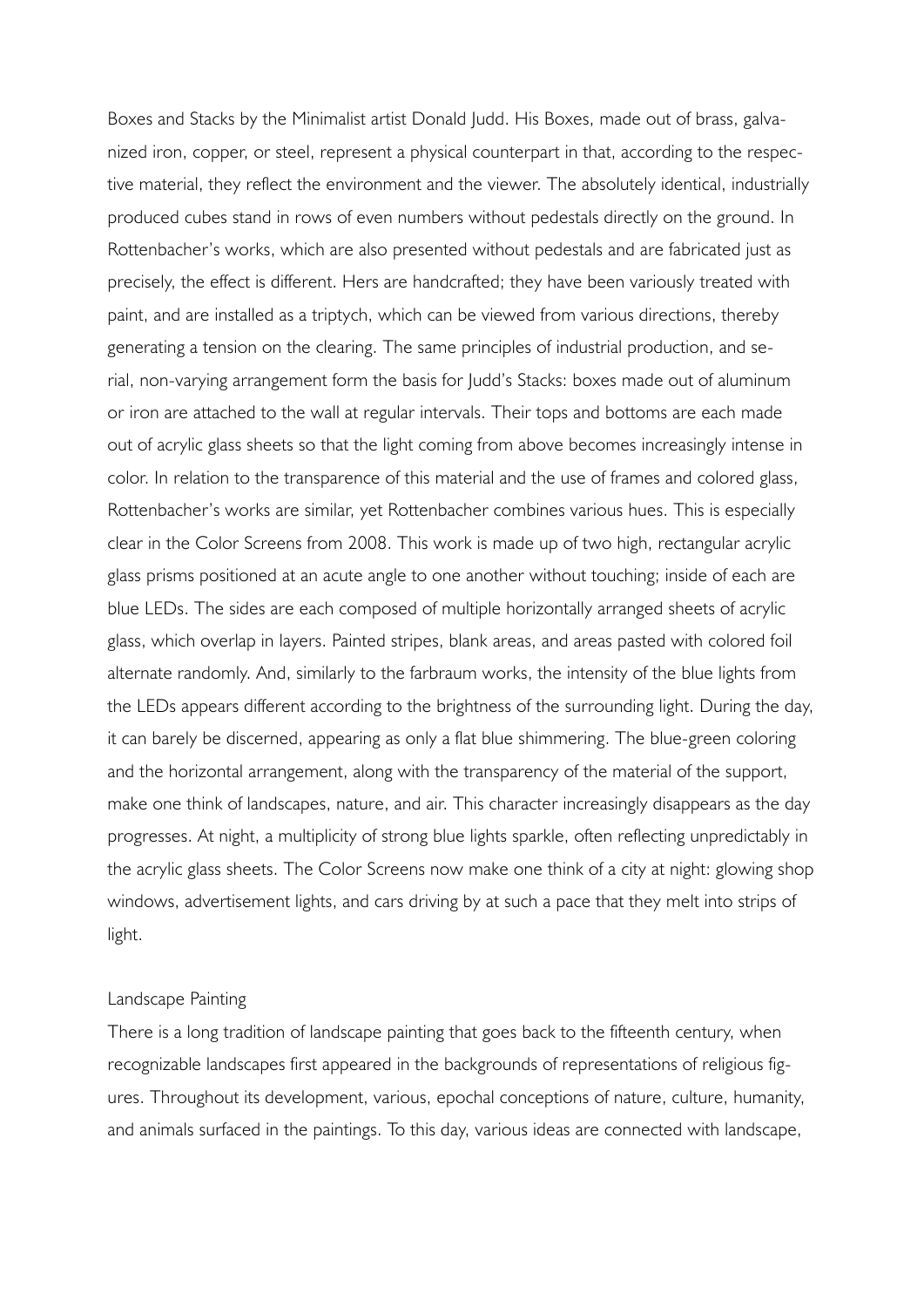stretching from the romantic idyll, good, unspoiled nature and wilderness, to cultivated landscapes.

Susanne Rottenbacher's Synthetic Landscapes do not depict any mountains or valleys, trees or meadows, houses or people. They are not even painted on the conventional support of canvas. Yet they refer in an abstract way and with high tech materials to landscapes and a yearning for nature. Not concrete elements, but rather the mood and atmosphere of Rottenbacher's wall objects are reminiscent of landscape painting. One thinks of William Turner's dissolution of landscape into color-light-phenomena<sup>2</sup> or on some of the expressive paintings by Emil Nolde or Alexej von Jawlensky<sup>3</sup> that exhibit little depth and are composed in stripes. Certainly Rottenbacher's blue-green pieces inspire completely different associations than her red-yellow objects do. The latter are reminiscent of evening, desert landscapes, tropical suns; the former of breaking waves, forests, and mountains in daylight. A small cubic work, laid on its back (farbraum 505a, 2005, fig. XX) transforms with encroaching darkness into the secretive, turquoise-green submarine landscape of an aquarium. Also that, to this day, fascinating meeting between sky and the earth or water (the horizon)—think of Gerhard Richter's sea pieces can be found in the light zones of Rottenbacher's wall objects. In Rottenbacher's sculptures, on the other hand, it is another story. As with the Color Cubes, these are actually located outdoors; in changing lighting conditions, they shine their colored light into the Tiergarten, focusing the view of the surrounding space.<sup>4</sup> The Color Screens, on the other hand, remind one, at night, of urban landscapes and, during the day, inspire a yearning for happier, atmospheric nature, even for trees and bushes reflected in the blue of water, as has been portrayed in so many landscape paintings.

Yet here light and reflection are real; they are not, as in painting, representations of natural phenomena. Historical representations and visual impressions combine with actual events in Rottenbacher's works. This is also true of the Color Crescents, which rather inspire thoughts of the tropical sun and saccharine romanticism and whose pink-orange color creates a sensual, lusty cavity with the growing darkness—the interior of a cityscape, so to speak. These Synthetic Landscapes, devoid of all people, are simultaneously abstractions of the natural and possess real elements such as light and reflection.

4 As was also the case, for example, in Serra's work Shift, where concrete slabs introduced at within sight the ground of a non-level site made the relief visible.

<sup>2</sup> See for example Joseph Mallord William Turner: Light and Colour (Goethe's Theory)—The Morning after the Deluge—Moses Writing the Book of Genesis (1843) Tate Gallery, London.

<sup>3</sup> See for example Jawlensky: Sommerbad in Murnau, (1908), Städtische Galerie im Lenbachhaus Munich.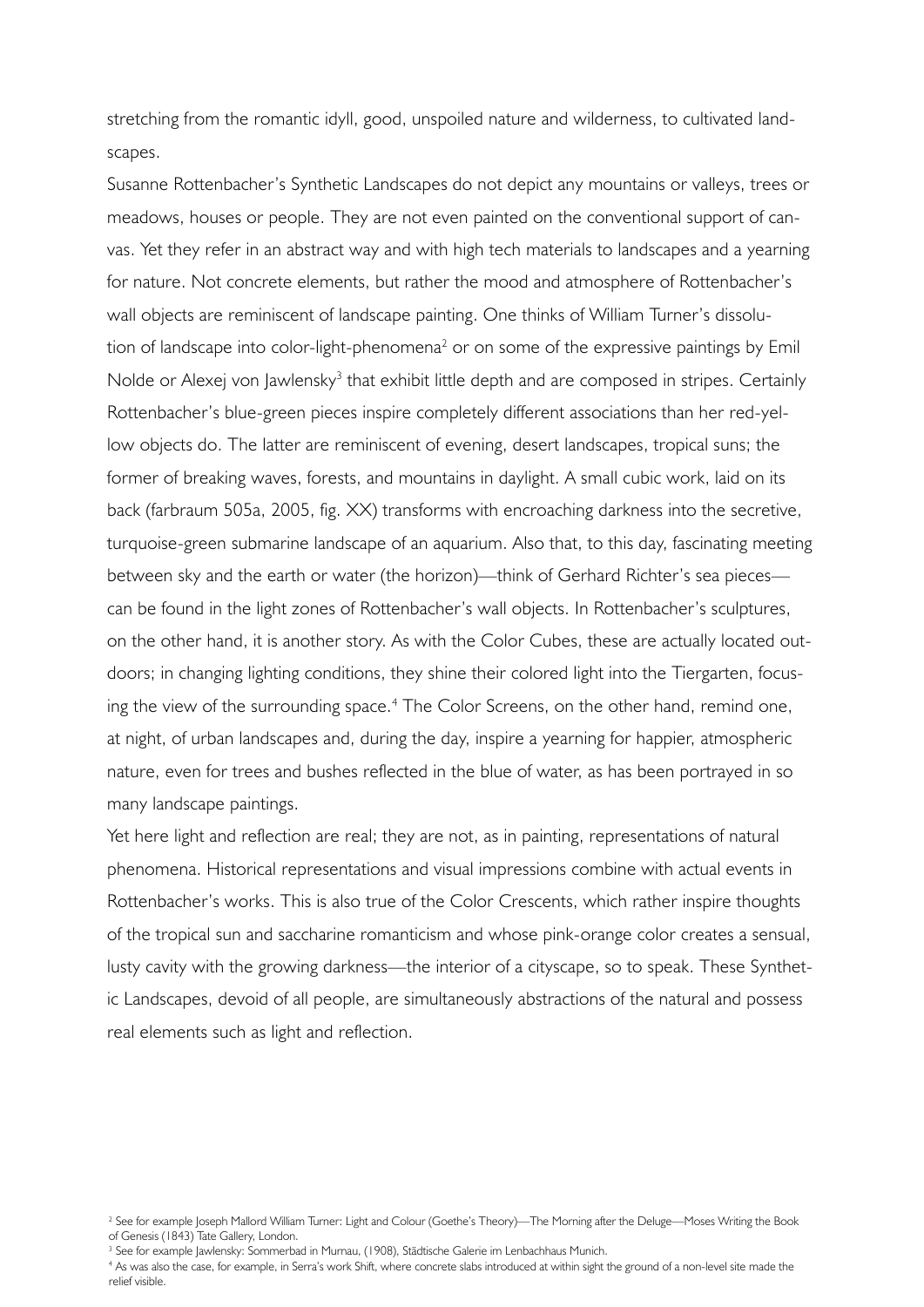#### Light Art from Artificial Light and Natural Light

In the pioneering stage of light art, in the 1920s and 30s, acrylic glass already played a role. At that time, based on the Russian idea of Fraktura, László Moholy-Nagy, Naum Gabo, Kurt Schwerdtfeger, and other Bauhaus artists were dealing with the innate colors of new materials. They utilized acrylic glass, aluminum, and colored glass for their transparency and reflective quality in experiments with light [Lichtspielen]. Moholy-Nagy designed the first kinetic light sculpture, the Licht-Raum-Modulator (Light-Space-Modulator 1922–30), a rotating object made out of metal, acrylic glass, and aluminum. It was illuminated by a lamp that cast the resulting shadows and reflections into the space. Soon after, Zdenek Pesánek created a constructivist woman's torso out of acrylic glass, paint, plaster and a curved neon light, thereby introducing the first neon light into an artwork.

Susanne Rottenbacher continues this tradition by combining the latest light technology (LEDs), acrylic glass, and painting, consciously employing transparency, reflection, and changes in lighting. Similar to the kinetic light artists of the 1960s (such as Karl Gerstner, Nicolas Schöffer, Gregorio Verdanega), she creates works that continually change in colors and allow space for chance. While the earlier artists produced this with colored light bulbs, moveable elements, and electronic (random) controls, Rottenbacher allows her static works to be transformed by natural light. This connection between natural light, artificial light, and painting is related to the artistic position of the Swiss light pioneer Christian Herdeg and to that of the American artist James Turrell. Herdeg investigated the appearance of the color of monochrome paintings in relation to various colored neon lights.<sup>5</sup> Turrell, in contrast, researches the perception of the interplay between colored light and natural light. I am specifically referring to his Skyspaces rooms with a beveled opening to the sky and which are finely lit through hidden light sources. With encroaching darkness and changing weather conditions, continually new images of the sky arise, and the artistically formed experience becomes charged in terms of color.

Due to the constant changes, Rottenbacher's cubes, screens, and crescents—in contrast to conventional sculpture—do not possess a moment in time at which they can be completely perceived.<sup>6</sup> In order to truly view them, one must not only walk around them, but also go between the elements and through them. One's own body becomes a part of the artwork while standing in the blue, red, or pink light space, interrupting the fascinating play of reflections for a

<sup>5</sup> Cf. Herdeg's series Scheiben (Discs) and Circle Meets Square, www.christianherdeg.com.

<sup>6</sup> Cf. Matthias Weiss's explanation of Jeppe Hein's light and mirror work 3-Dimensional Circle in Von Ort zu Ort: Internationale Lichttage Winterthur, ed. Verein Internationale Lichttage Winterthur and Yvonne Ziegler (Winterthur, 2007), p. 56–59.